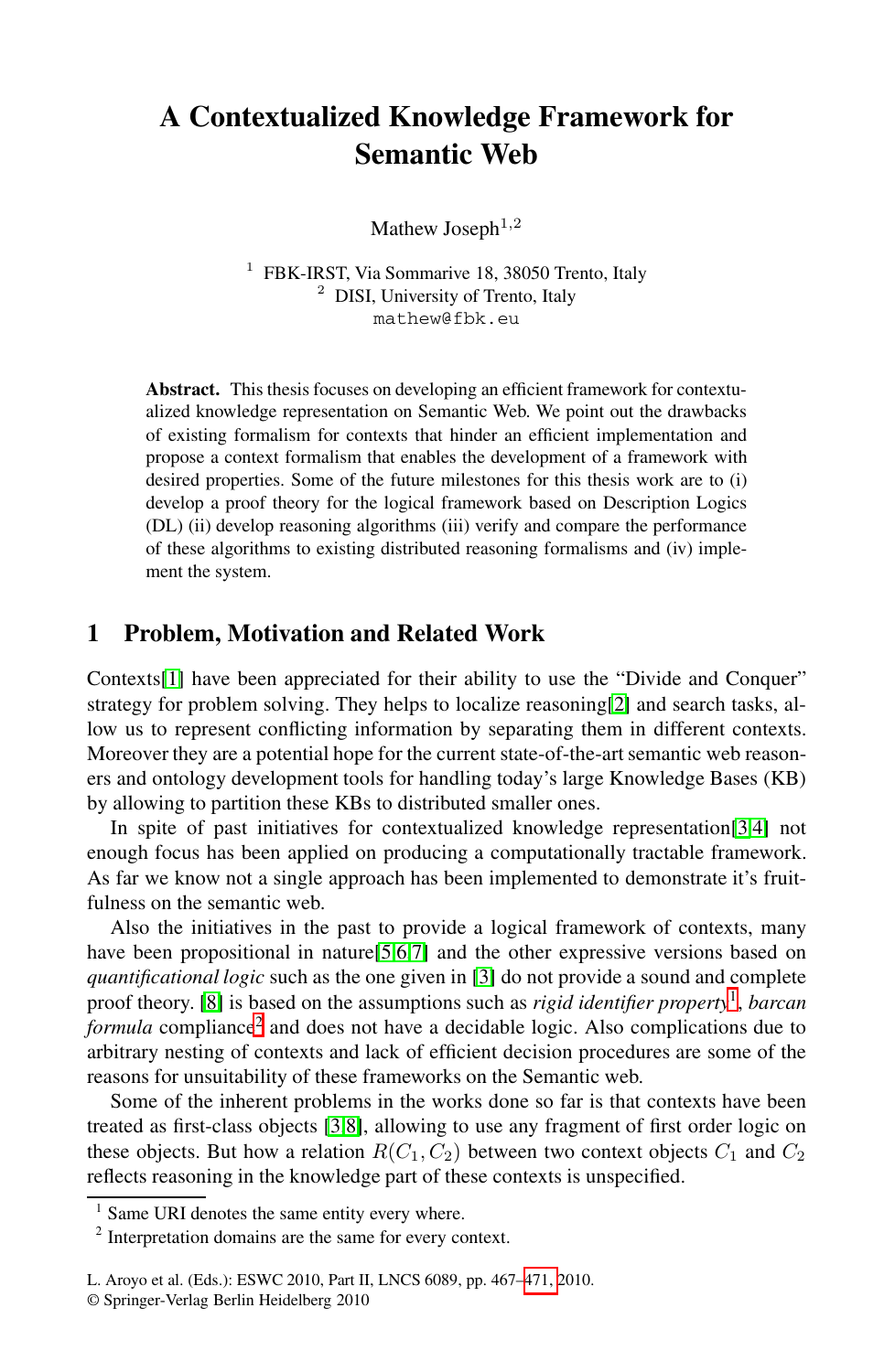468 M. Joseph



**Fig. 1.** Contextualized knowledge repository

## <span id="page-1-2"></span>**2 Proposed Approach**

A schematic diagram for a Contextualized knowledge repository is given in Fig. 1. Inspired by [2,9], we also comply to the fact that contexts have a logical theory and a fixed set of dimension values. These dimension values (time, location, topic etc.) can be used to qualify the contexts and are thus meta-knowledge for the contexts, hence the logical formalism employed for representation should allow for this meta-knowledge descr[ip](#page-1-0)tion and use this description for reasoning.

For reasons of tractability and applicability of our logical framework on the semantic web we ground our approach on OWL2 DL. We suppose that this can be extended to full first order logic. We arrive at the following definitions:

**Definition 1 (Contextual dimension).** *A context dimension,* D *is an OWL2 knowledge base whose signature* Σ(D) *contains a set of constant symbols,* D*, called* dimension values*, and a strict partially ordered binary relation* ≺ *called* coverage relation*, which is the only relation present*<sup>3</sup>

**De[fi](#page-1-1)nition 2** (Context). *Given a set of n dimensions*  $\{\mathcal{D}_i\}_{i=1..n}$ *, and a signature*  $\Sigma$ *, a* context C in the dimensions  $\{\mathcal{D}_i\}_{i=1..n}$  *is a pair*  $\langle d(\mathcal{C}), K(\mathcal{C})\rangle$ *, where* 

- *1.*  $d(\mathcal{C}) = \langle d_1, \ldots, d_n \rangle \in D_1 \times \ldots \times D_n;$
- *2.* K(C) *is an OWL2 knowledge base on the signature*  $\Sigma$ *;*

<span id="page-1-1"></span><span id="page-1-0"></span>We define the knowledge about the context objects in *context description space* and restrict it's logic to contain only one predicate ≺ with a well defined semantics to relate any two context objects<sup>4</sup>. This is because we currently restrict our focus on qualifying context objects with dimensions – location, time and topic, where we use the  $\prec$  to

<sup>&</sup>lt;sup>3</sup> Strict partially ordered relations can be represented in OWL2.

<sup>&</sup>lt;sup>4</sup> This can be extended to a fixed number of predicates with well defined semantics.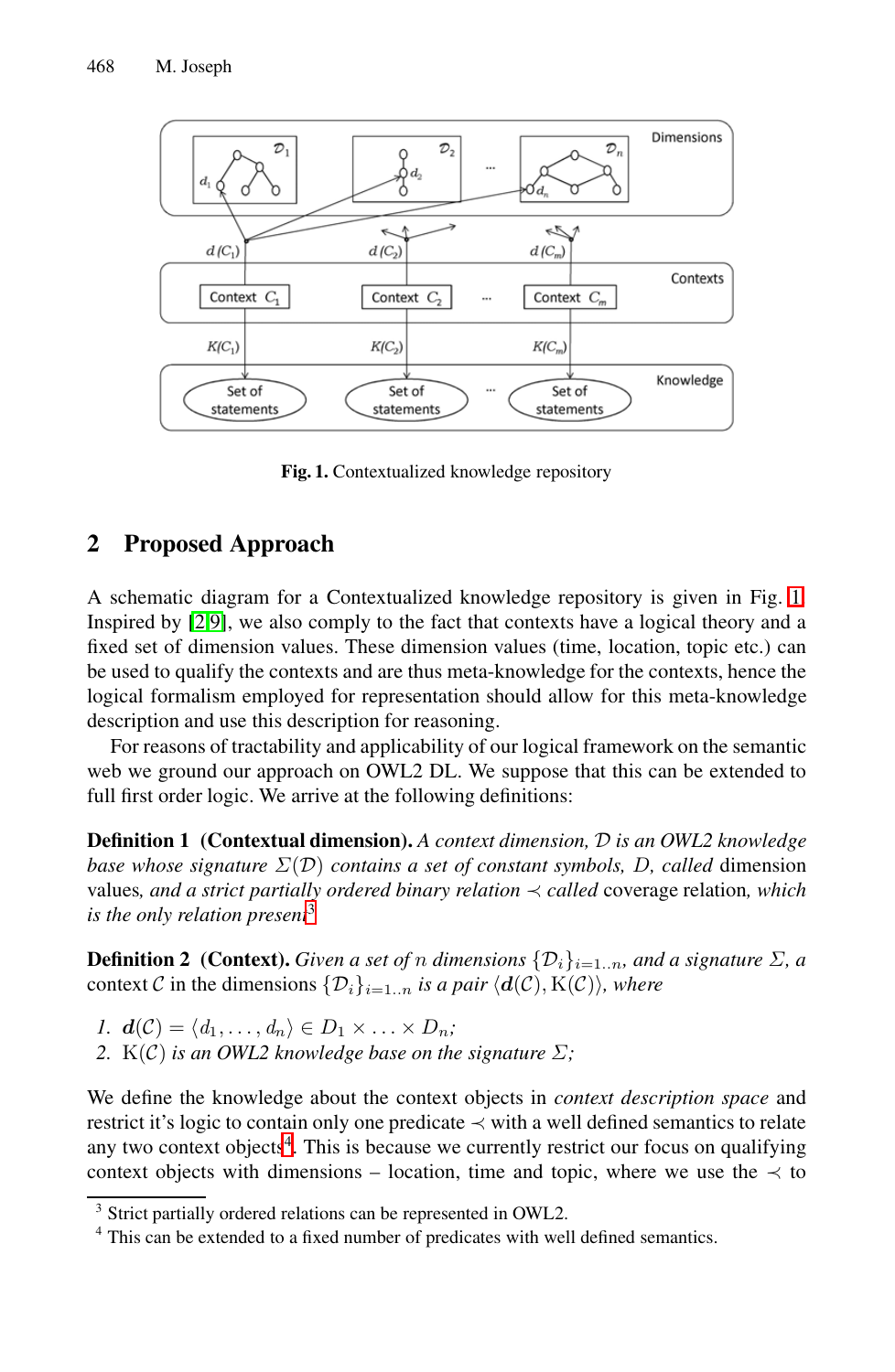represent geographic containment, temporal containment and topic coverage relations respectively<sup>5</sup>.

**Definition 3 (Context Description Space).** *A* context description space,  $\hat{\mathcal{R}}$  *is an OWL2 knowledge base whose signature*  $\Sigma(\mathfrak{K})$  *contains a set of* context objects  $\mathcal{C}_i$ *, a set of functional symbols*  $\mathcal{D}_i$ *-Of*(.)*, the binary relation*  $\prec$  *called* context cover relation, which *is the only binary relation on context objects.*

Intuitively the  $\mathcal{D}_i$ -Of(.) is a function to associate a context C to value of  $\mathcal{D}_i$ , *contextcover* relation  $\prec$  is such that for any two contexts  $C_a$  and  $C_b$ ,  $C_a \prec C_b$  iff  $\mathcal{D}_i$ -Of( $C_a$ )  $\prec_i$  $\mathcal{D}_i$ -Of( $\mathcal{C}_b$ ) for  $i = 1, ..., n$ .

**Definition 4 (Contextualized Knowledge Base).** *Given a signature* Σ*, a contextualized knowledge base (CKB) is a tuple*  $\mathfrak{K} = (\mathfrak{D}, \mathfrak{K}, \mathfrak{C})$  *where* 

- *1.*  $\mathfrak{D} = \langle \mathcal{D}_1, \ldots, \mathcal{D}_n \rangle$  *is an n-tuple of context dimensions*
- *2.* K *is the outer context*
- *3.*  $\mathfrak{C}$  *is a set of contexts on dimensions*  $\mathcal{D}_1, \ldots, \mathcal{D}_n$

The relation  $\prec$  between any two context objects  $C_1$  and  $C_2$  describe the relation between domains of these contexts. For example if  $C_1 \prec C_2$  then, (i) domain of  $C_1$  is contained in the domain of  $C_2$  (ii) identifiers in  $C_1$  and  $C_2$  are rigid. We strongly identify the need of such a relation  $\prec$  with such special semantics for contexts, because in the semantic web we are normally dealing with URIs and these normally retain their meaning across contexts.

Also note the use of meta-knowledge in our framework, such meta-knowledge values such as time, location, topic or provenance can reveal significant facts about contexts. For example if it is the case that all the dimension values for two Contexts  $C_1$  and  $C_2$ are respectively equal, then  $C_1 \prec C_2$  and  $C_2 \prec C_1$ , this means that information in these contexts are highly coherent and there can be much greater extent of lifting of axioms and migration of individuals between them.

*Example 1.* Suppose  $C_{greece}$  and  $C_{europe}$  are two contexts in our context description space and  $C_{greece} \prec C_{europe}$ , then for a formula such as

<sup>C</sup>*greece* : Conference(eswc-2010)

it is also the case that

$$
C_{europe}: {\sf Conference}_{greece}({\sf eswc\text{-}2010})
$$

In this case the assumption is that domain of discourse of <sup>C</sup>*greece* is covered by that of <sup>C</sup>*europe*. The constant symbol eswc-2010 means the same across these contexts and extension of c[on](#page-4-7)cepts Conference and Conference*greece* are equal.such lifting of axioms across contexts can be taken care by rules of the system such as

$$
\frac{\mathcal{C}:\varPhi \quad \mathfrak{K}:\mathcal{C} \prec \mathcal{C}'}{\mathcal{C}':\varPhi'}
$$

where  $\hat{\mathcal{R}}$  is the context description space and  $\Phi'$  and  $\Phi$  are formulas

 $<sup>5</sup>$  This is a philosophically debatable assumption, but in general setting a fixed set of dimensions</sup> can completely qualify the context space[9].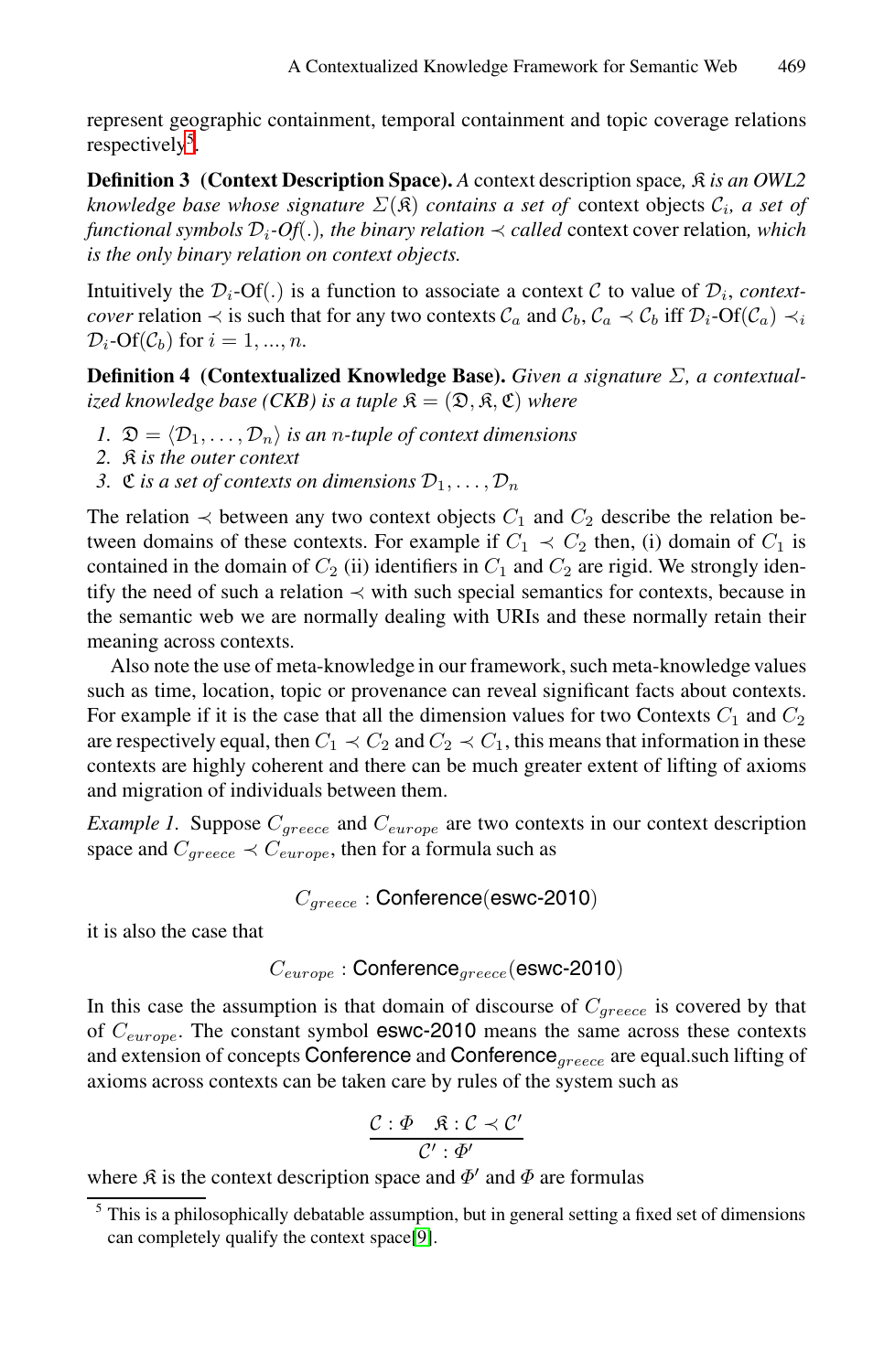<span id="page-3-3"></span>470 M. Joseph

## **3 Methodol[og](#page-0-2)y**

- **Pro[ble](#page-4-8)m definition.** The problem is to develop a usable framework for context depe[nde](#page-4-9)[nt k](#page-4-10)nowledge representation for the semantic web. The framework developed should support the growi[ng s](#page-4-11)emantic web needs like distributed reasoning, tractability, scalability, reasoning on meta-knowledge for deriving facts in the knowledge.
- **Survey of existing approaches.** A description of alternate approaches on contexts that has been considered is in Sect[ion](#page-1-2) 1. We also consider existing works on distributed reasoning like DDL[10,11] and collaborate with their inventors for reusing existing results and implementati[on](#page-3-0)s. Some of the shortcomings of these existing frameworks and the ones in[12,13], are that they do not take into consideration, the use of meta-knowledge. Although approaches like [14] does reasoning on metaknowledge, their semantics do not suffice to relate two distinct pieces of knowledge and how axioms can be lifted across them.
- **Design of Initial framework and Prototype Implementation.** A brief description of the designed framework has been given in Section 2, We are currently working on specifications of syntax and semantics of our framework. The current problem we are addressing is the semantics of *lifting rules*<sup>6</sup>. Currently we limit our selves to simple syntax of lifting rules. A Prototype Implementation has been constructed for testing and for running future experiments.
- **Development of proof theory and reasoning algorithms.** The next immediate step to be considered is development of a proof theory that is sound and complete with respect to semantics employed. For every DL axiom  $\Phi$ , We have an associated context C, and hence we denote this fact by  $C : \Phi$ . Then we need to consider development of sound and complete reasoning algor[ith](#page-3-1)ms.
- **System Implementation and Testing.** Proposed framework once designed need to be implemented to test it's ability of ap[pl](#page-3-2)icability on semantic web, verify correctness of implemented reasoning algorithms.

### **4 Results and Status**

<span id="page-3-1"></span><span id="page-3-0"></span>We have implemented a first prototype of a contextualized knowledge repository, by restricting the expressivity of data in the repository to  $RDF(S)$ .<sup>7</sup> Such a restriction is explained by the scalability issues of available tools. Practically, we grounded our prototype on Sesame RDF(S) storage and querying framework<sup>8</sup>. We also demonstrated with th[is](https://dkm.fbk.eu/index.php/CKR) [prototype](https://dkm.fbk.eu/index.php/CKR) [application](https://dkm.fbk.eu/index.php/CKR) [how](https://dkm.fbk.eu/index.php/CKR) [search](https://dkm.fbk.eu/index.php/CKR) [efficien](https://dkm.fbk.eu/index.php/CKR)cy and accuracy on semantic web can be benefited with our notion of contexts[15]. In this work we demonstrated the use of context dimensions to form a hierarchical structure of contexts, which can guide the order of search. Another application of contexts for semantic enrichment was demonstrated in [16]. We are currently in the phase of development of the required proof theory.<sup>9</sup>

<span id="page-3-2"></span> $\overline{6}$  The rules that relate information in different contexts.

<sup>7</sup> The prototype is available at https://dkm.fbk.eu/index.php/CKR

<sup>8</sup> http://www.openrdf.org/

<sup>&</sup>lt;sup>9</sup> I am a first year PhD Student.